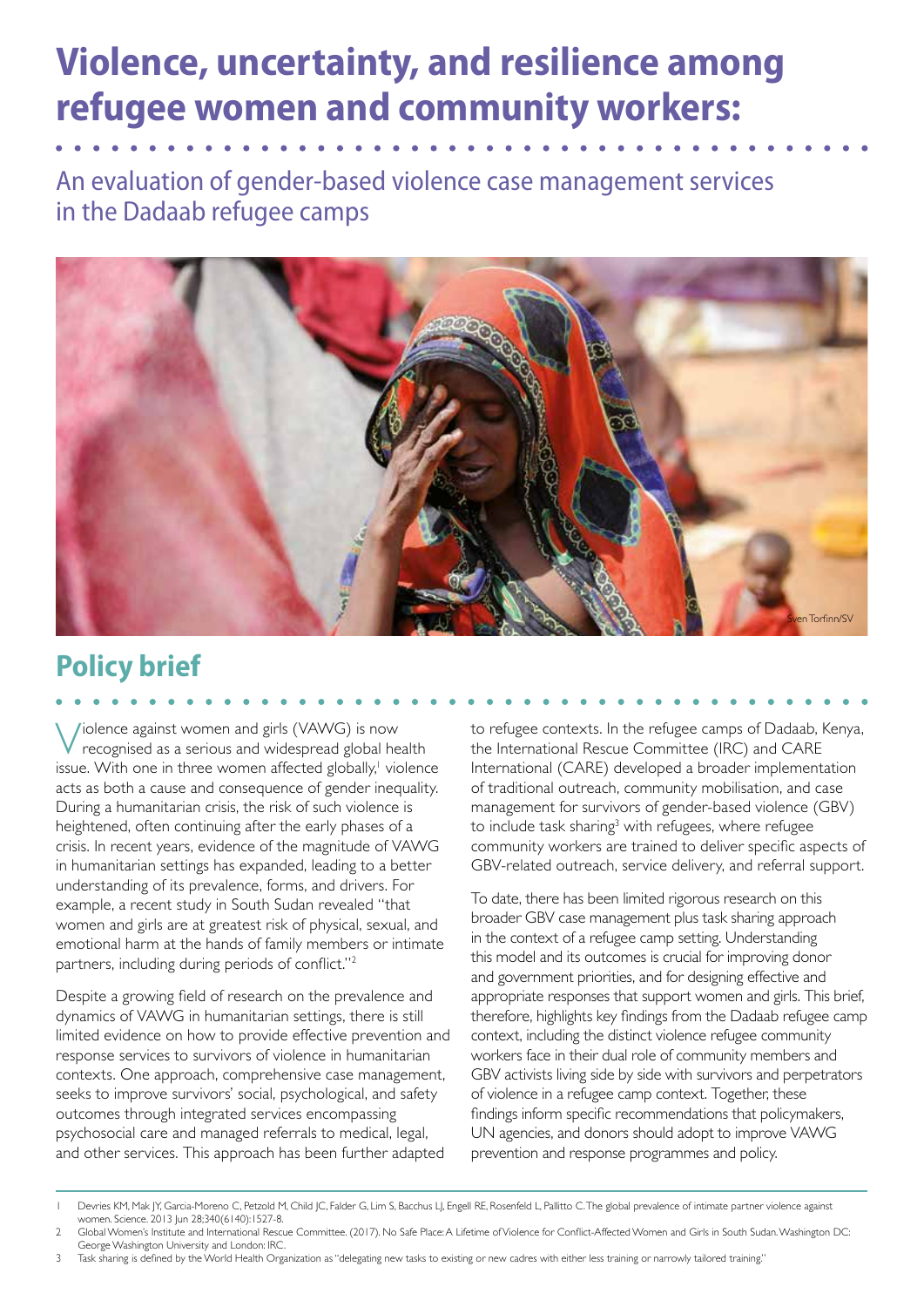**Refugee community workers face a number of specific risks, challenges, opportunities, and rewards.** 

One in three refugee community workers in Dadaab reported experiencing threats or physical violence in the last 12 months as a direct result of their GBV work. Additional burdens refugee community workers reported included heavy workloads, encountering sometimes violent community resistance, and logistical challenges of transportation. Female refugee community workers face additional hardships, often survivors of GBV themselves, as well as bearing the brunt of gender inequitable roles within the household. Despite this, 93% of refugee community workers stated their work was rewarding or extremely rewarding.

#### **Survivors reported the GBV case management model with task sharing was satisfactory.**

82% reported that their interactions with refugee community workers had a positive effect. However, having refugee community workers deliver services to their own community was not without its challenges, and survivors and national staff raised issues around confidentiality, mistranslations, and perceived biases based on clan differences.

5 At the time this research was conducted, the Dadaab refugee complex comprised five camps - Hagadera, Dagahaley, Ifo, Ifo II, and Kambioos – with IRC and CARE providing GBV services in Hagadera and Dagahaley respectively.

### **Contextual factors play an influential role on GBV case management and referrals.**

. . . . . . . . . . . . .

This research was conducted during a time of unexpected upheaval and disruption in Dadaab, following the announcement of a (now-delayed) camp closure three months into data collection with survivors. This political upheaval created anxiety and fear amongst the refugees, including the refugee community workers, influenced camp morale, women's uptake of GBV services, and access to referral agencies.

### **Research on GBV case management services is complex.**

In this study, most women did not return for follow-up case management visits, limiting conclusions on the influence of case management on outcomes. While testimony from GBV survivors showed that support services had a positive effect in their lives, within the cohort no significant changes were noted in levels of hope for the future, coping strategies, perceptions of safety, or physical health. However, improvements in mental health outcomes were found over time. Promisingly, women with higher levels of poor mental health outcomes appeared to access the services more frequently, suggesting that the Dadaab case management model with task sharing successfully reached the women with the greatest need for psychological support.

As part of the *What Works to Prevent Violence against Women and Girls* programme funded by the UK Government's Department for International Development<sup>4</sup> the London School of Hygiene & Tropical Medicine (LSHTM) and the African Population and Health Research Centre (APHRC) conducted research between 2014 and 2017 in two camps within the Dadaab refugee complex $5$ where IRC and CARE were implementing a GBV case management plus task sharing model.

This research aimed to understand how a GBV response model of comprehensive case management with task sharing works to influence access to care, wellbeing, and health and safety among GBV survivors in the Dadaab refugee camps. Women accessing GBV services completed multiple interviews while receiving care and refugee community workers completed a survey on their work and personal histories of violence. Qualitative interviews were also conducted with women accessing services and with IRC and CARE GBV national staff and refugee community workers. This helped to gain a better insight into the context of GBV in Dadaab, the working relationship between staff and survivors, the unique challenges refugee community workers face, and the implications of a potential camp closure.

. . . . . . . . . . . . . . . . . . .



See What Works to Prevent Violence against Women and Girls, http://whatworks.co.za/





### **The research <b>Key findings Key findings**